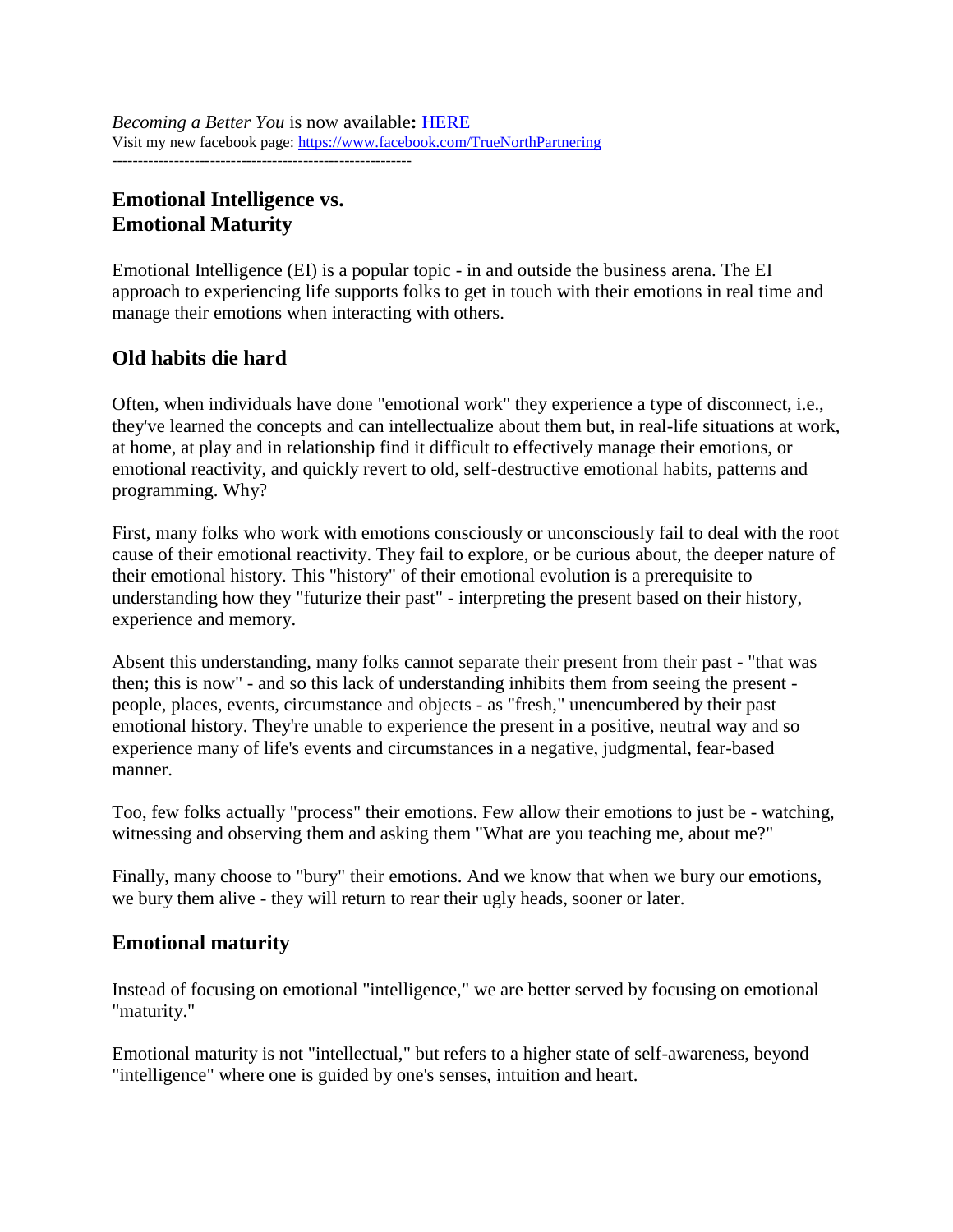Emotional maturity is characterized by five principles:

- Every negative emotion we experience is a childhood emotion overlaid on a current person, circumstance, place, event or object.
- Emotionally, many adults are 3-4-5-year-olds in adult bodies wearing adult clothes.
- No one can make you feel a way you don't want to feel.
- An adult can be emotionally mature and child-like or immature and child-ish.
- Mindfulness, focus and presence are the keys to emotional maturity

Emotional maturity focuses on our emotional history - beginning with our interactions with primary caregivers, extended family, teachers, friends, clergy, etc. We learn that around seven our psychological and emotional "programming" is set. Our emotional reactivity (e.g., anger, sadness, fear, shame, hurt, guilt and loneliness, etc.) that was triggered early on in life has become stored in our cells, and arises when "related" triggers appear later in life. "This/you/he/she/it, etc. (consciously or unconsciously) reminds me of...".

### **Emotionally intelligent, but emotionally immature**

Being emotionally mature means we seldom act out on, or suppress our emotions.

Emotionally intelligent, but "immature" adults," often are unable to identify or manage their emotions. They usually avoid their emotions by intellectualizing, explaining, analyzing, disagreeing, attacking, flattering, joking, apologizing, evading, going silent, becoming aloof or suspicious, rejecting, criticizing, judging, etc. Emotionally intelligent, but *immature*, these folks appear: superior, arrogant, stubborn, defiant, hostile, people-pleasing, wishy-washy, phony, resentful, intolerant, self-pitying or victimized, etc.

Not having explored their emotional development, many aren't aware that they superimpose their childhood emotions on to their "adult" life. Their past leaks out in the present.

The emotionally mature adult understands "my emotions are not me, but mine I'm in control, not my emotions." Here, we are more objective, non-judgmental. We are more able to be detached from triggers that would normally evoke reactivity. We experience states of equanimity, serenity and inner peace. Blaming is no longer a strategy we use to make ourself feel safe.

### **What it means to be child-like**

The emotionally mature individual is child-like: lively, excited, juicy, adventurous, joyful, happy, open etc. The emotionally mature adult is: nurturing, supportive, firm, fair, helpful, respectful, self-responsible, non-judgmental, heart-felt, honest, sincere, allowing, accepting, focused on well-be-ing; s/he serves, coaches or mentors.

### **What it means to be child-ish**

The emotionally immature adult is often child-ish: reactive, acting out, throwing tantrums,